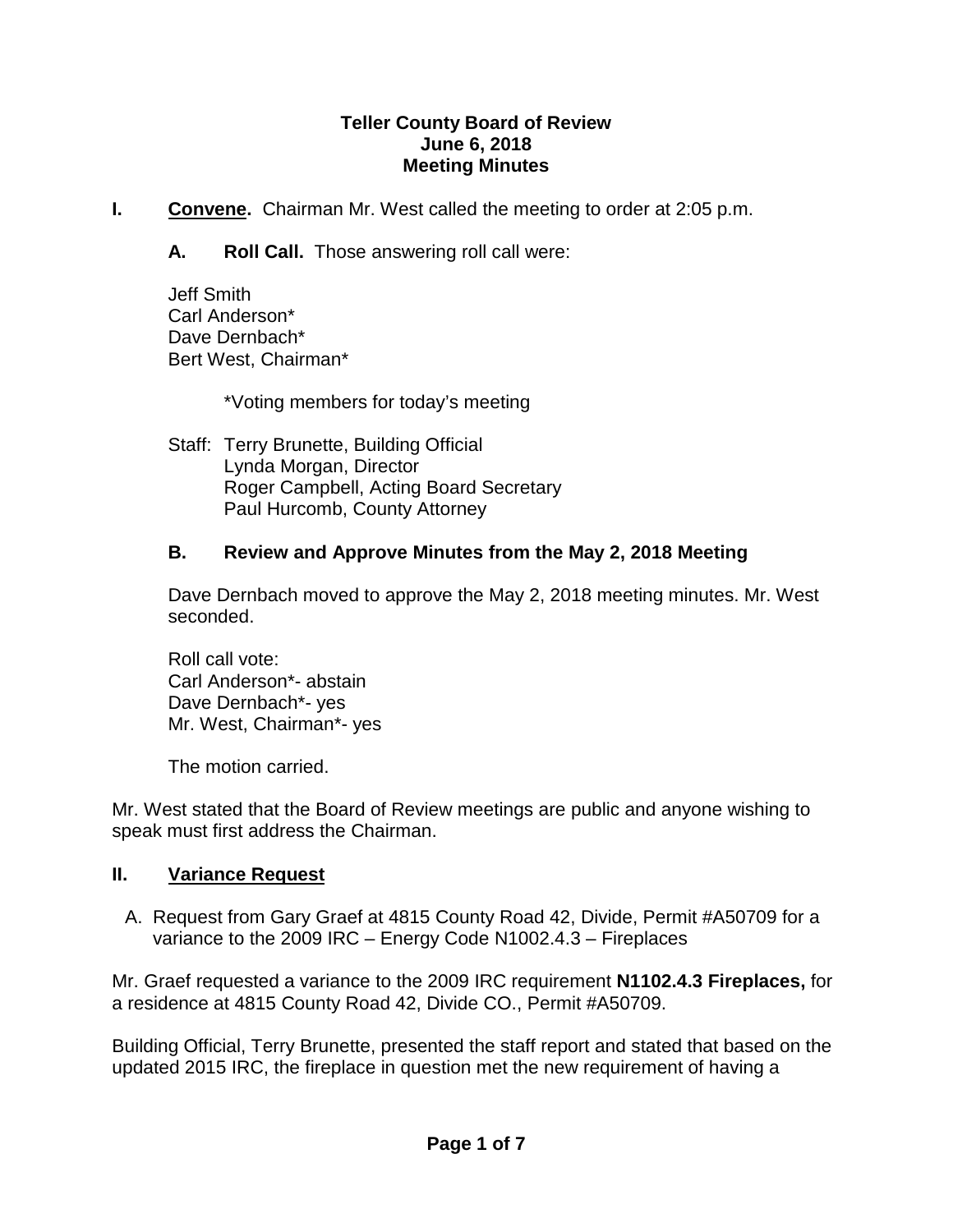damper installed in lieu of tight-fitting doors and made recommendation that the variance be granted.

Mr. West requested comment from Gary Graef with regards to the particular installation. Mr. Graef stated he was unaware of the 2009 requirement of tight fitting doors and based upon the revised 2015 code, that it would be beneficial to his customer for the variance to be granted.

Mr. West opened this matter up for public comment. No public comment. Close public comment.

There was further discussion between the Board, Terry Brunette and Paul Hurcomb.

Mr. Dernbach moved to grant the variance for deletion of the fireplace doors in lieu of the damper that was installed for 4815 County Road 42, Divide CO., Permit # A50709. Carl Anderson seconded.

Roll call vote: Carl Anderson\*- yes Dave Dernbach\*- yes Mr. West, Chairman\*- yes

The motion carried.

# **III. Contractor Complaint**

### **A. Complaint against Dennis Christmas LTD / Dennis Christmas / License #2461 by the Building Official, pursuant to Section 107.a of the Teller County Building Code.**

Mr. West announced this agenda item and explained the order in which the items will be presented and heard by the Board of Review.

Mr. Christmas was present and represented by attorney David Conley.

Mr. Terry Brunette, Teller County Building Official, stated that the Teller County Building Department had received three complaints about Mr. Christmas and felt that they were code violations that warranted bringing Mr. Christmas before the Board.

The first complaint Mr. Brunette brought forth was from Michael Anselmo. Mr. Brunette stated that a driveway permit had been pulled however, excavation had commenced without a porta-potty or site address and a site plan had not been submitted. Mr. Brunette stated that excavating without an approved site plan was risky and in violation of the Teller County Building Code, section R109.5.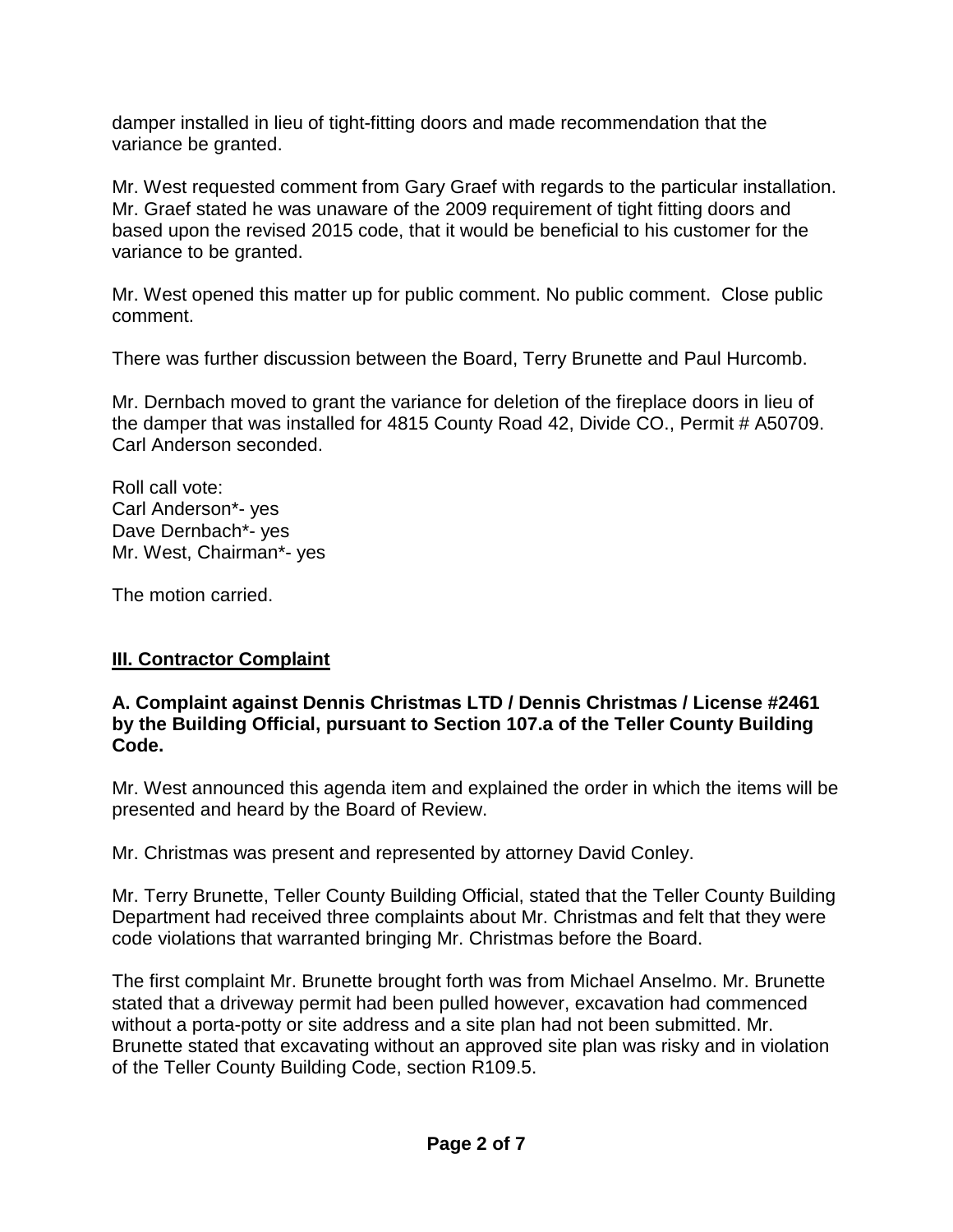The second complaint brought forth by Mr. Brunette was from John & Betty Bonaccorso. Mr. Brunette stated that there was a permit issued for this project. The violation was for not building in accordance per approved plans Article II, section 107.b, VI (2).

The third complaint brought forth by Mr. Brunette was from Robert and Paula Luce. Mr. Brunette stated that there was a permit issued for this project. The violation was also for not building in accordance per approved plans Article II, section 107.b, VI (2).

Complainant Mr. Michael Anselmo identified himself and gave his presentation to explain his complaints against Mr. Christmas as his contractor, including the slow progress of the driveway and foundation excavation project.

The Board asked questions of the Building Official and Mr. Anselmo regarding the lack of a site plan or building permit.

Complainant Mrs. Betty Bonaccorso was called upon by Mr. West. Prior to Mrs. Bonaccorso's statement, Terry Brunette discussed the progression and inspections of the Bonaccorso project.

Complainant Mrs. Betty Bonaccorso identified herself and gave her presentation to explain her complaints against Mr. Christmas as her contractor, including the windows, driveway, porch, stair locations, exterior door locations, location of the house, and changes to the site plan without her approval.

The Board asked questions of the Building Official and Mrs. Bonaccorso regarding the site plans and the Board reviewed the building plans.

Complainant Mrs. Paula Luce was called upon by Mr. West and identified herself. Prior to Mrs. Luce's statement, Terry Brunette discussed the progression and inspections of this project.

Complainant Mrs. Paula Luce gave her presentation to explain the Luces' complaints against Mr. Christmas as their contractor, including the foundation, the garage, and the work on the log frame.

The Board asked questions of the Building Official and Mrs. Luce regarding this project and the type of logs used.

The Building Official's presentation and testimony of the three complainants concluded.

Exhibits introduced and accepted:

- Exhibit 1: Building Official Staff Report with attachments (the 3 complaints and the May 15, 2018 Notice of Hearing to Mr. Christmas.
- Exhibit 2: Building Plans for Bonaccorso project

Mr. West called a recess at 2:55 and reconvened the meeting at 3:01.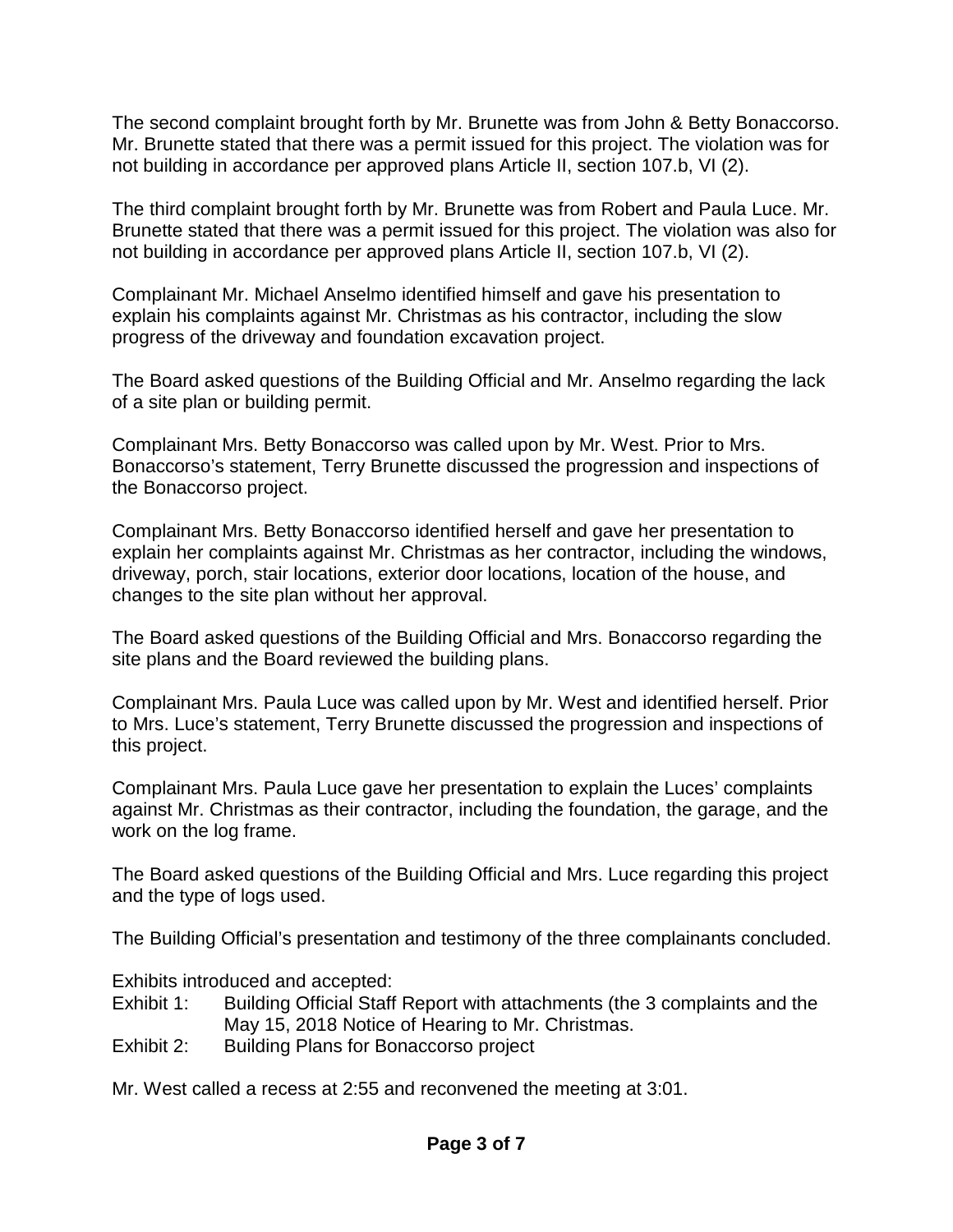Attorney David Conley identified himself and gave an opening statement on behalf of his client, Mr. Christmas.

Mr. Conley introduced a document labeled "Luce" with documents related to the Luce project.

Mr. Conley cross-examined Mrs. Luce.

Mr. Conley asked Mr. Christmas to explain his work on the Luce project and respond to the complaints. During his presentation, Mr. Christmas referred to his response document with 9 numbered attachments.

Mr. West asked questions of Mr. Christmas and Mrs. Luce.

The "Luce" document with numbered attachments 1, 2, 3, 4 and 8 was accepted, marked as Exhibit A, and made part of the record.

Mr. Christmas' document with numbered attachments 1-9 was marked as accepted, marked as Exhibit B and made part of the record.

Mr. Conley introduced a document labeled "Anselmo" with 4 attachments and 2 photographs.

Mr. Conley asked Mr. Christmas to explain his work on the Anslemo project and respond to the complaints. Mr. Christmas presented his response.

The Board asked questions of Mr. Christmas and Mr. Brunette.

The "Anselmo" document with numbered attachments 1-4 and 2 photographs was accepted, marked as Exhibit C, and made part of the record.

Mr. Conley clarified with the Board and the County Attorney the scope of the inquiry into Mrs. Bonaccorso's complaint.

Mr. Conley introduced a document labeled "Bonaccorso" with documents related to the Bonaccorso project.

Mr. Conley cross-examined Mrs. Bonaccorso.

Mr. Conley asked Mr. Christmas to explain his work on the Bonaccorso project and respond to the complaints. Mr. Christmas presented his response.

The "Bonaccorso" document with numbered attachments 1-14, except 3 and 6, and with a letter from Alpine and a letter from Black Hills was accepted, marked as Exhibit D, and made part of the record.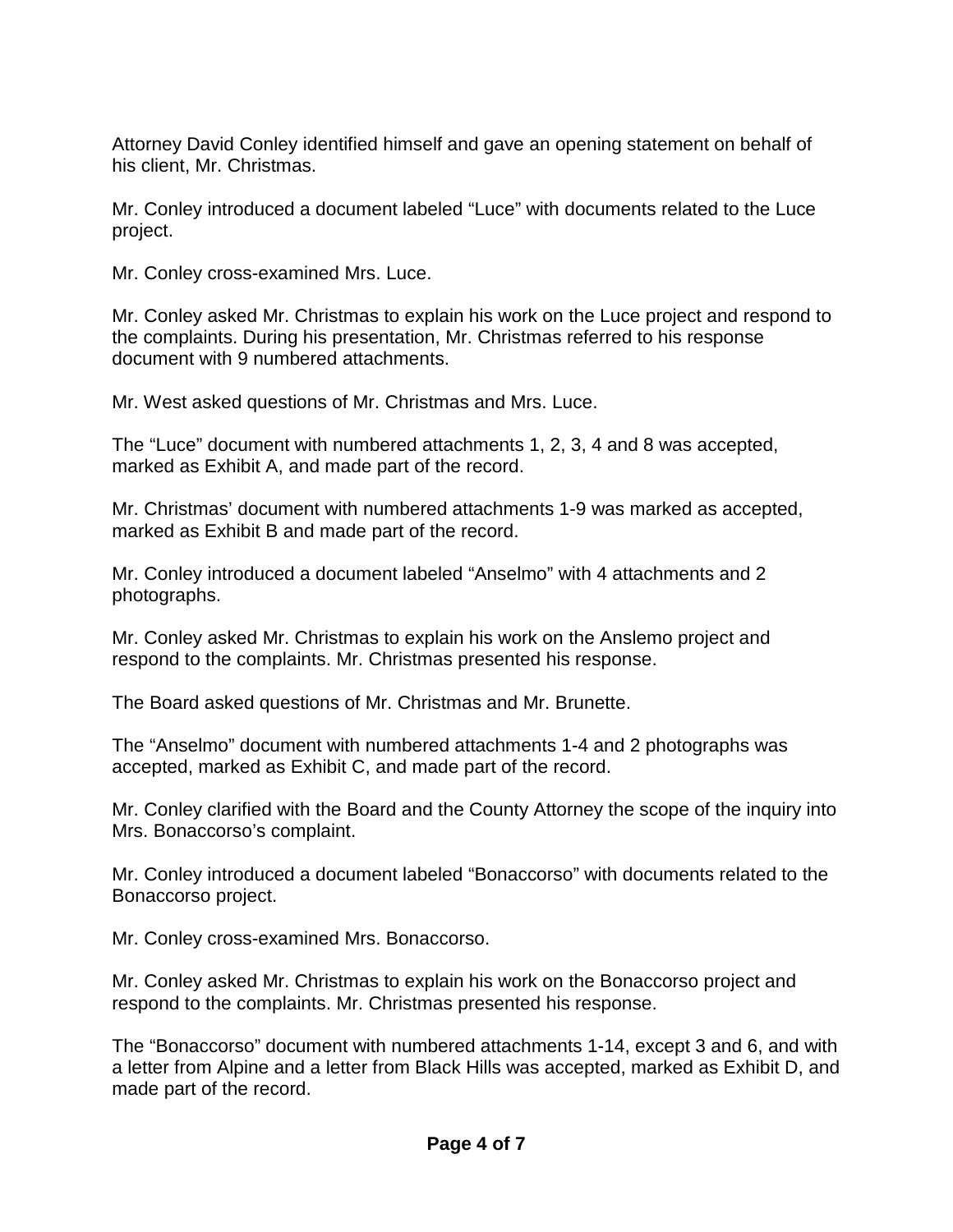The Building Department's Inspection Log for the Bonaccorso project was marked as Exhibit E and made part of the record.

Mr. West called a recess at 4:45 and reconvened the meeting at 4:51.

Mr. West allowed each of the 3 complainants to provide a brief rebuttal to Mr. Christmas' presentation.

Mr. West allowed Mr. Conley, Mr. Christmas and the Building Official to each give a brief summation.

Mr. Conley gave a brief summation that included but was not limited to Mr. Christmas's previous work history and the fact that Mr. Christmas had never been brought in front of the Board for prior complaints and that he has operated successfully in Teller County for 21 years. Mr. Conley argued that revocation was not warranted and that Mr. Christmas needed some changes in his organization to properly handle customers and documentation of his projects in the future.

Mr. Christmas gave a brief summation that included but was not limited to his previous work history and contribution to the community. Mr. Christmas acknowledged his deficiencies in his business practices and his need for improvement.

Mr. Brunette gave a brief summation that included his careful consideration of this matter and that based upon the past  $3\frac{1}{2}$  years as the Building Official and his knowledge of Mr. Christmas's business practices, he stood behind his recommendation to revoke Mr. Christmas' license.

Mr. West opened this matter up for public comment. No public comment. Close public comment.

The Board asked additional questions to Mr. Brunette, Mr. Christmas, Mr. Anselmo, Mrs. Bonaccorso regarding the projects at issue.

Mr. West concluded the Board question portion of the hearing.

The Board engaged in discussion about the information presented and proposed license action.

Mr. West asked Mr. Hurcomb to verbally review the options of discipline to the Board. Mr. Hurcomb reviewed and explained all 5 of the options.

Mr. West moved to suspend the contractor's license of Dennis Christmas, LTD, with Dennis Christmas as examinee, license number 2461 for 12 months and to suspend the contractor's right to act as an examinee for any other licensed contractor, for the period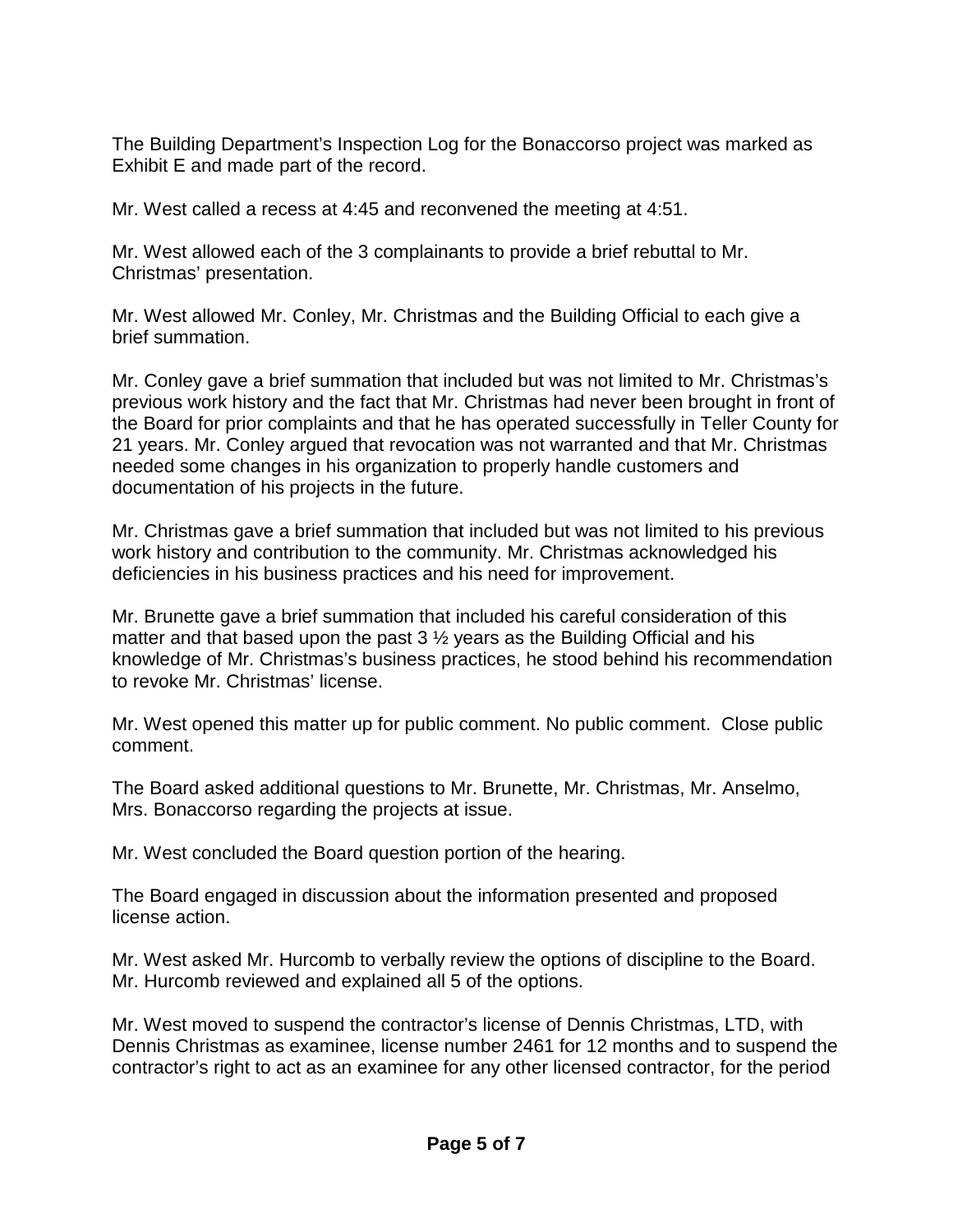of 12 months under Section 107.b of the Teller County Building Code, based on a finding of the commission of the following acts or omissions listed in Section 107.b VI: 2. Departure from the approved plans or specifications without the authority from the owner, or owner's authorized representative and the Building Department. Mr. West amended his motion to further add, and with the finding that the commission of such violations was willful, reckless or repeated commission of the above, departure from the approved plans or specifications.

Mr. Dernbach seconded the motion.

Roll call vote: Carl Anderson\*- yes Dave Dernbach\*- yes Mr. West, Chairman\*- yes

Motion carried

Mr. West stated that Mr. Christmas's contractor's license was suspended and the he had the right to appeal.

Mr. Hurcomb explained the appeal process.

# **IV. Board Discussion**

### **A. Consider and make recommendation to the Board of Commissioners, to amend Article IX of the Teller County Building Code, concerning adoption of the 2017 edition of the "National Electric Code" (NEC) and relating to 400-amp service requirements.**

Mr. Terry Brunette stated that the State of Colorado updates the Electrical Code every three years and the State adopted the 2017 NEC, July 1, 2017 and that local jurisdictions are required to adopt the new code within a twelve-month period.

Mr. Brunette stated that the Teller County Building Department wanted to add to Section A. Application to existing wiring: a paragraph (e) Before a permit will be issued to install a new 400-amp service or upgrade an existing service to 400 amps to residential property, written justification for the need to have 400 amps will be required.

Board members inquired as to why the need for this change and Mr. Brunette stated that it was because of the marijuana grows.

Mr. Brunette stated that the Building Department had begun instituting this for on-line electrical applications requiring the applicant to file in person.